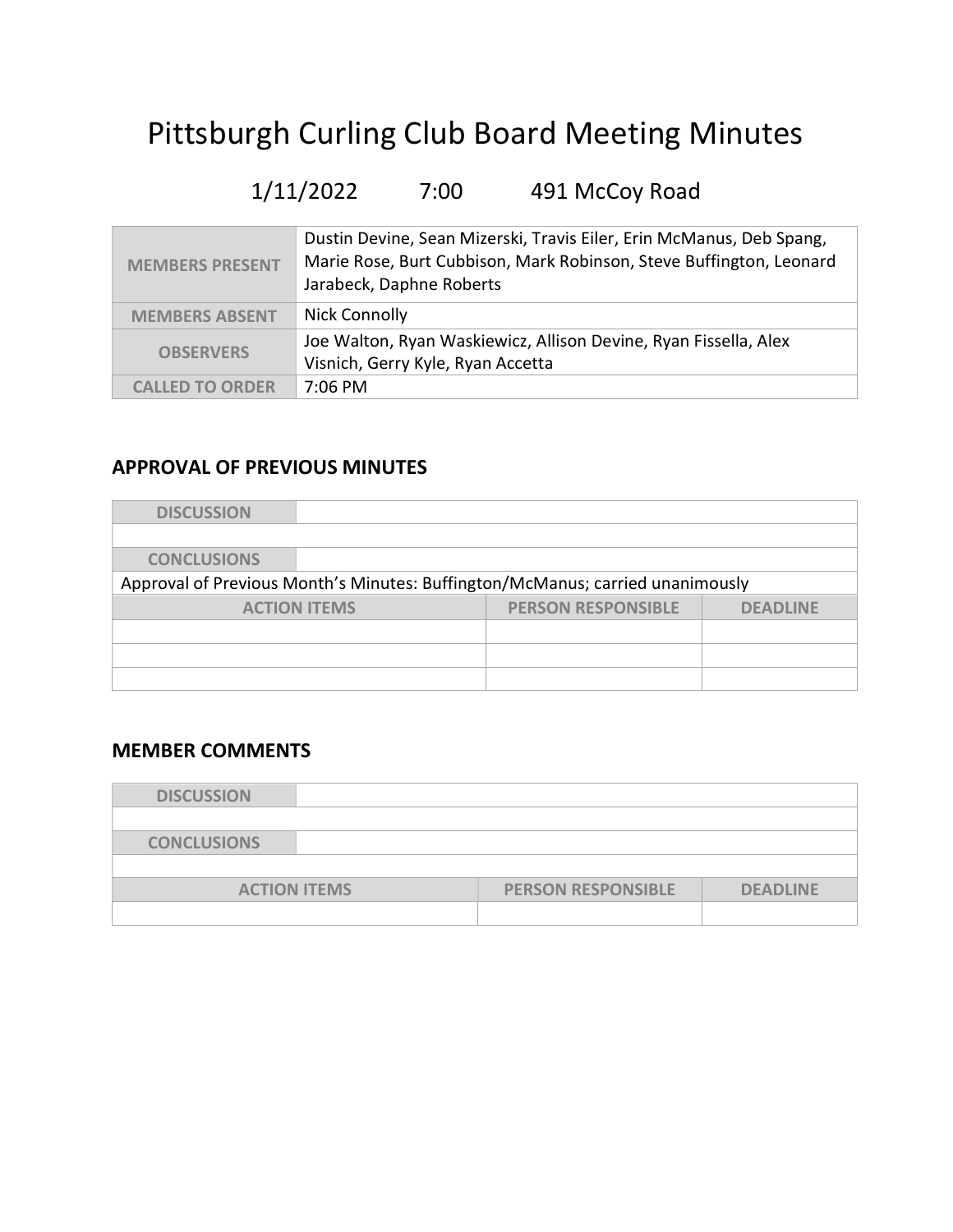# BOARD ANNOUNCEMENTS BOARD MEMBERS

| <b>DISCUSSION</b>                                                                                                      |                                                          |                                                                                      |                 |  |  |  |
|------------------------------------------------------------------------------------------------------------------------|----------------------------------------------------------|--------------------------------------------------------------------------------------|-----------------|--|--|--|
| <b>Email Audit</b><br>$\bullet$                                                                                        |                                                          |                                                                                      |                 |  |  |  |
| $\circ$                                                                                                                |                                                          | Discussion that there should be an audit on who has @pittsburghcurlingclub           |                 |  |  |  |
| email addresses                                                                                                        |                                                          |                                                                                      |                 |  |  |  |
| ٠                                                                                                                      | Should any of these be deleted                           |                                                                                      |                 |  |  |  |
|                                                                                                                        | be updated                                               | If so needs to be communicated so that website/membership can                        |                 |  |  |  |
| ٠                                                                                                                      |                                                          | Should there be a policy on what can be sent from these addresses                    |                 |  |  |  |
|                                                                                                                        |                                                          | Would the club be interested in donations for furniture for the warm room            |                 |  |  |  |
| п                                                                                                                      |                                                          | Discussion that we would not want to just allow anyone to donate                     |                 |  |  |  |
|                                                                                                                        |                                                          | whatever they wanted, as it would look disorganized                                  |                 |  |  |  |
| ٠                                                                                                                      |                                                          | Has been an offer from a member from another club to donate several                  |                 |  |  |  |
|                                                                                                                        | leather couches                                          |                                                                                      |                 |  |  |  |
|                                                                                                                        |                                                          | So far have graciously declined this offer until the club felt they                  |                 |  |  |  |
|                                                                                                                        |                                                          | were ready to decide how to use this offer                                           |                 |  |  |  |
| п                                                                                                                      |                                                          | Discussion that a committee might be beneficial to make decisions on                 |                 |  |  |  |
|                                                                                                                        | this                                                     |                                                                                      |                 |  |  |  |
|                                                                                                                        |                                                          |                                                                                      |                 |  |  |  |
| Spring will mark the clubs 20 <sup>th</sup> anniversary<br>Refresh logo? 20 <sup>th</sup> anniversary logo?<br>$\circ$ |                                                          |                                                                                      |                 |  |  |  |
| $\circ$                                                                                                                |                                                          |                                                                                      |                 |  |  |  |
| $\circ$                                                                                                                | Anniversary bonspiel<br>20 <sup>th</sup> anniversary pin |                                                                                      |                 |  |  |  |
|                                                                                                                        |                                                          | Have reached out to USCA to discuss our concerns regarding why we did not join last  |                 |  |  |  |
|                                                                                                                        | year, and how/who to send dues to for this season        |                                                                                      |                 |  |  |  |
| $\circ$                                                                                                                |                                                          | They have started to schedule meetings on this, but have not occurred yet            |                 |  |  |  |
|                                                                                                                        |                                                          |                                                                                      |                 |  |  |  |
|                                                                                                                        |                                                          |                                                                                      |                 |  |  |  |
| <b>CONCLUSIONS</b>                                                                                                     |                                                          |                                                                                      |                 |  |  |  |
|                                                                                                                        |                                                          | Motion that upon getting approval from the USCA we will join for the current season: |                 |  |  |  |
| Jarabeck/Eiler; motion carries unanimously                                                                             |                                                          |                                                                                      |                 |  |  |  |
| <b>ACTION ITEMS</b>                                                                                                    |                                                          | <b>PERSON RESPONSIBLE</b>                                                            | <b>DEADLINE</b> |  |  |  |
| Reach out to M. Purvis regarding anniversary                                                                           |                                                          | Buffington/Rose                                                                      |                 |  |  |  |
|                                                                                                                        |                                                          |                                                                                      |                 |  |  |  |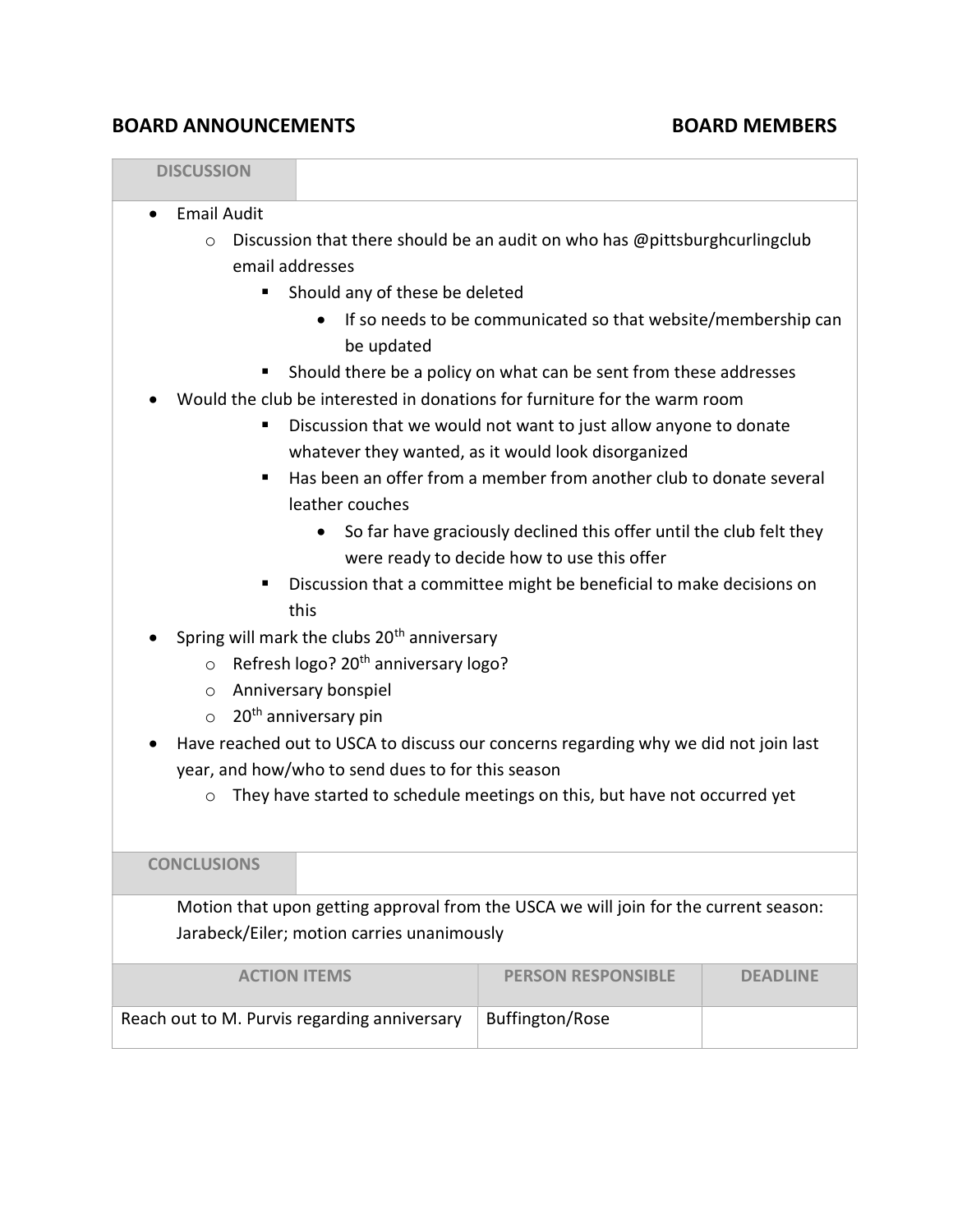### MEMBERSHIP

 $\overline{a}$ 

| Committee's:<br><b>CMEE-Committee for Membership Enhancement/Enrollment</b><br>$\circ$<br>Intend to keep this as a small committee focused on enhancing membership<br>п<br>experience/enrollment<br>Plan to create advertising flyer to provide to membership to post in<br>local establishments<br>Follow up with targeted contacts to LTC participants<br>Ice Crew Committee<br>$\circ$<br>Proposed committee to encourage those interested in helping with ice crew<br>duties<br>Would allow members to learn these duties without feeling intimidated<br>٠<br>Would help to share information about ice prep/gather data<br>Jr Curler Committee<br>$\circ$<br>Will investigate what is needed to have a Jr program<br>Safe Sport/Background checks?<br>College/High school curling program?<br>Home school PE credit?<br>٠<br>○ Social Media/Web content Committee<br>Consistency between social media and website<br>Beginner membership will now be known as Olympic membership<br>Spring curling session<br>Want to define what we will be offering so we have a direction to funnel new<br>membership after the Olympic events<br>Spring session is April 1-May 31<br>$\circ$<br>Traditionally a large drop off in membership for the Spring<br>Plan to have single rate for existing members (\$150-200)<br>Will identify an Olympic League to begin in April<br>$\circ$<br><b>CONCLUSIONS</b><br><b>ACTION ITEMS</b><br><b>PERSON RESPONSIBLE</b><br><b>DEADLINE</b><br>Cubbison |                                                                    |  |  |  |  |  |  |
|--------------------------------------------------------------------------------------------------------------------------------------------------------------------------------------------------------------------------------------------------------------------------------------------------------------------------------------------------------------------------------------------------------------------------------------------------------------------------------------------------------------------------------------------------------------------------------------------------------------------------------------------------------------------------------------------------------------------------------------------------------------------------------------------------------------------------------------------------------------------------------------------------------------------------------------------------------------------------------------------------------------------------------------------------------------------------------------------------------------------------------------------------------------------------------------------------------------------------------------------------------------------------------------------------------------------------------------------------------------------------------------------------------------------------------------------------------------------------------------------|--------------------------------------------------------------------|--|--|--|--|--|--|
|                                                                                                                                                                                                                                                                                                                                                                                                                                                                                                                                                                                                                                                                                                                                                                                                                                                                                                                                                                                                                                                                                                                                                                                                                                                                                                                                                                                                                                                                                            | <b>DISCUSSION</b>                                                  |  |  |  |  |  |  |
|                                                                                                                                                                                                                                                                                                                                                                                                                                                                                                                                                                                                                                                                                                                                                                                                                                                                                                                                                                                                                                                                                                                                                                                                                                                                                                                                                                                                                                                                                            |                                                                    |  |  |  |  |  |  |
|                                                                                                                                                                                                                                                                                                                                                                                                                                                                                                                                                                                                                                                                                                                                                                                                                                                                                                                                                                                                                                                                                                                                                                                                                                                                                                                                                                                                                                                                                            |                                                                    |  |  |  |  |  |  |
|                                                                                                                                                                                                                                                                                                                                                                                                                                                                                                                                                                                                                                                                                                                                                                                                                                                                                                                                                                                                                                                                                                                                                                                                                                                                                                                                                                                                                                                                                            |                                                                    |  |  |  |  |  |  |
|                                                                                                                                                                                                                                                                                                                                                                                                                                                                                                                                                                                                                                                                                                                                                                                                                                                                                                                                                                                                                                                                                                                                                                                                                                                                                                                                                                                                                                                                                            |                                                                    |  |  |  |  |  |  |
|                                                                                                                                                                                                                                                                                                                                                                                                                                                                                                                                                                                                                                                                                                                                                                                                                                                                                                                                                                                                                                                                                                                                                                                                                                                                                                                                                                                                                                                                                            |                                                                    |  |  |  |  |  |  |
|                                                                                                                                                                                                                                                                                                                                                                                                                                                                                                                                                                                                                                                                                                                                                                                                                                                                                                                                                                                                                                                                                                                                                                                                                                                                                                                                                                                                                                                                                            |                                                                    |  |  |  |  |  |  |
|                                                                                                                                                                                                                                                                                                                                                                                                                                                                                                                                                                                                                                                                                                                                                                                                                                                                                                                                                                                                                                                                                                                                                                                                                                                                                                                                                                                                                                                                                            |                                                                    |  |  |  |  |  |  |
|                                                                                                                                                                                                                                                                                                                                                                                                                                                                                                                                                                                                                                                                                                                                                                                                                                                                                                                                                                                                                                                                                                                                                                                                                                                                                                                                                                                                                                                                                            |                                                                    |  |  |  |  |  |  |
|                                                                                                                                                                                                                                                                                                                                                                                                                                                                                                                                                                                                                                                                                                                                                                                                                                                                                                                                                                                                                                                                                                                                                                                                                                                                                                                                                                                                                                                                                            |                                                                    |  |  |  |  |  |  |
|                                                                                                                                                                                                                                                                                                                                                                                                                                                                                                                                                                                                                                                                                                                                                                                                                                                                                                                                                                                                                                                                                                                                                                                                                                                                                                                                                                                                                                                                                            |                                                                    |  |  |  |  |  |  |
|                                                                                                                                                                                                                                                                                                                                                                                                                                                                                                                                                                                                                                                                                                                                                                                                                                                                                                                                                                                                                                                                                                                                                                                                                                                                                                                                                                                                                                                                                            |                                                                    |  |  |  |  |  |  |
|                                                                                                                                                                                                                                                                                                                                                                                                                                                                                                                                                                                                                                                                                                                                                                                                                                                                                                                                                                                                                                                                                                                                                                                                                                                                                                                                                                                                                                                                                            |                                                                    |  |  |  |  |  |  |
|                                                                                                                                                                                                                                                                                                                                                                                                                                                                                                                                                                                                                                                                                                                                                                                                                                                                                                                                                                                                                                                                                                                                                                                                                                                                                                                                                                                                                                                                                            |                                                                    |  |  |  |  |  |  |
|                                                                                                                                                                                                                                                                                                                                                                                                                                                                                                                                                                                                                                                                                                                                                                                                                                                                                                                                                                                                                                                                                                                                                                                                                                                                                                                                                                                                                                                                                            |                                                                    |  |  |  |  |  |  |
|                                                                                                                                                                                                                                                                                                                                                                                                                                                                                                                                                                                                                                                                                                                                                                                                                                                                                                                                                                                                                                                                                                                                                                                                                                                                                                                                                                                                                                                                                            |                                                                    |  |  |  |  |  |  |
|                                                                                                                                                                                                                                                                                                                                                                                                                                                                                                                                                                                                                                                                                                                                                                                                                                                                                                                                                                                                                                                                                                                                                                                                                                                                                                                                                                                                                                                                                            |                                                                    |  |  |  |  |  |  |
|                                                                                                                                                                                                                                                                                                                                                                                                                                                                                                                                                                                                                                                                                                                                                                                                                                                                                                                                                                                                                                                                                                                                                                                                                                                                                                                                                                                                                                                                                            |                                                                    |  |  |  |  |  |  |
|                                                                                                                                                                                                                                                                                                                                                                                                                                                                                                                                                                                                                                                                                                                                                                                                                                                                                                                                                                                                                                                                                                                                                                                                                                                                                                                                                                                                                                                                                            |                                                                    |  |  |  |  |  |  |
|                                                                                                                                                                                                                                                                                                                                                                                                                                                                                                                                                                                                                                                                                                                                                                                                                                                                                                                                                                                                                                                                                                                                                                                                                                                                                                                                                                                                                                                                                            |                                                                    |  |  |  |  |  |  |
|                                                                                                                                                                                                                                                                                                                                                                                                                                                                                                                                                                                                                                                                                                                                                                                                                                                                                                                                                                                                                                                                                                                                                                                                                                                                                                                                                                                                                                                                                            |                                                                    |  |  |  |  |  |  |
|                                                                                                                                                                                                                                                                                                                                                                                                                                                                                                                                                                                                                                                                                                                                                                                                                                                                                                                                                                                                                                                                                                                                                                                                                                                                                                                                                                                                                                                                                            |                                                                    |  |  |  |  |  |  |
|                                                                                                                                                                                                                                                                                                                                                                                                                                                                                                                                                                                                                                                                                                                                                                                                                                                                                                                                                                                                                                                                                                                                                                                                                                                                                                                                                                                                                                                                                            |                                                                    |  |  |  |  |  |  |
|                                                                                                                                                                                                                                                                                                                                                                                                                                                                                                                                                                                                                                                                                                                                                                                                                                                                                                                                                                                                                                                                                                                                                                                                                                                                                                                                                                                                                                                                                            |                                                                    |  |  |  |  |  |  |
|                                                                                                                                                                                                                                                                                                                                                                                                                                                                                                                                                                                                                                                                                                                                                                                                                                                                                                                                                                                                                                                                                                                                                                                                                                                                                                                                                                                                                                                                                            |                                                                    |  |  |  |  |  |  |
|                                                                                                                                                                                                                                                                                                                                                                                                                                                                                                                                                                                                                                                                                                                                                                                                                                                                                                                                                                                                                                                                                                                                                                                                                                                                                                                                                                                                                                                                                            |                                                                    |  |  |  |  |  |  |
|                                                                                                                                                                                                                                                                                                                                                                                                                                                                                                                                                                                                                                                                                                                                                                                                                                                                                                                                                                                                                                                                                                                                                                                                                                                                                                                                                                                                                                                                                            |                                                                    |  |  |  |  |  |  |
|                                                                                                                                                                                                                                                                                                                                                                                                                                                                                                                                                                                                                                                                                                                                                                                                                                                                                                                                                                                                                                                                                                                                                                                                                                                                                                                                                                                                                                                                                            |                                                                    |  |  |  |  |  |  |
|                                                                                                                                                                                                                                                                                                                                                                                                                                                                                                                                                                                                                                                                                                                                                                                                                                                                                                                                                                                                                                                                                                                                                                                                                                                                                                                                                                                                                                                                                            |                                                                    |  |  |  |  |  |  |
|                                                                                                                                                                                                                                                                                                                                                                                                                                                                                                                                                                                                                                                                                                                                                                                                                                                                                                                                                                                                                                                                                                                                                                                                                                                                                                                                                                                                                                                                                            | Send out email to gage interest in Ice crew/jr<br>curler committee |  |  |  |  |  |  |
| Jarabeck                                                                                                                                                                                                                                                                                                                                                                                                                                                                                                                                                                                                                                                                                                                                                                                                                                                                                                                                                                                                                                                                                                                                                                                                                                                                                                                                                                                                                                                                                   | Send email to develop April Olympic League                         |  |  |  |  |  |  |

**OUTREACH**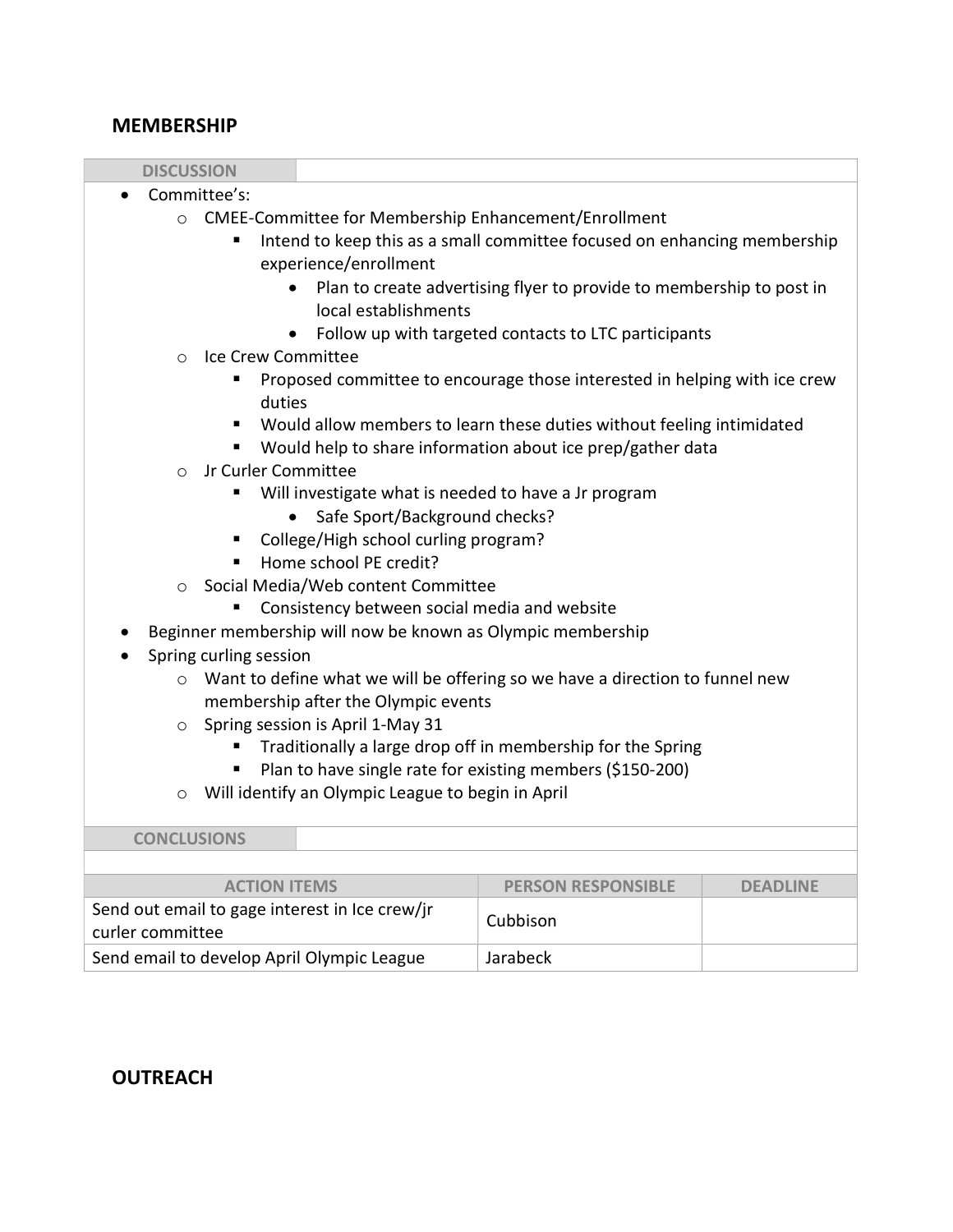**DISCUSSION** 

- Olympic LTC's starting to fill up (especially early sessions)
- Have not had a lot of interest in "Olympic experience" sessions yet
- Discussion about the gift card drawing for club events
	- **•** Decided to start this contest with the late January events
- Do we need to secure snow removal service prior to these Olympic events, so that we don't have lost potential revenue if participants can't get up the driveway
	- o Discussion that for last second storms the snow removal company wouldn't arrive in time to clear the drive anyway, and we would likely be using the snowblower
	- o Discussion that we should look into an "as called" snow removal company, possibly the individual who the tap club uses
- Putting up sign at end of driveway to help people find the club
- Discussion about having a handout for LTC/OE participants with info on the club/membership
- Develop post LTC survey to find information on how best to successfully transition participants into PCC members

| <b>CONCLUSIONS</b>                                                                   |                           |                 |
|--------------------------------------------------------------------------------------|---------------------------|-----------------|
|                                                                                      |                           |                 |
| <b>ACTION ITEMS</b>                                                                  | <b>PERSON RESPONSIBLE</b> | <b>DEADLINE</b> |
| Contact the tap club to find out if they like the<br>snow removal contract they have | <b>Buffington</b>         |                 |
| Post LTC survey                                                                      | Cubbison                  |                 |

### FINANCIAL

| <b>DISCUSSION</b>               |           |
|---------------------------------|-----------|
| <b>Current Assets</b>           |           |
| <b>Cash/Checking/Savings</b>    |           |
| <b>Dollar Checking</b>          | 0.00      |
| <b>Dollar Savings</b>           | 12.08     |
| <b>Charles Schwab</b>           | 1,005.91  |
| PayPal                          |           |
| <b>PNC - Money Market</b>       | 76,509.11 |
| <b>PNC - Primary Checking</b>   | 14,549.02 |
| PNC - Secondary Checking        | 30,256.46 |
| <b>Undeposited Stripe Funds</b> | 538.04    |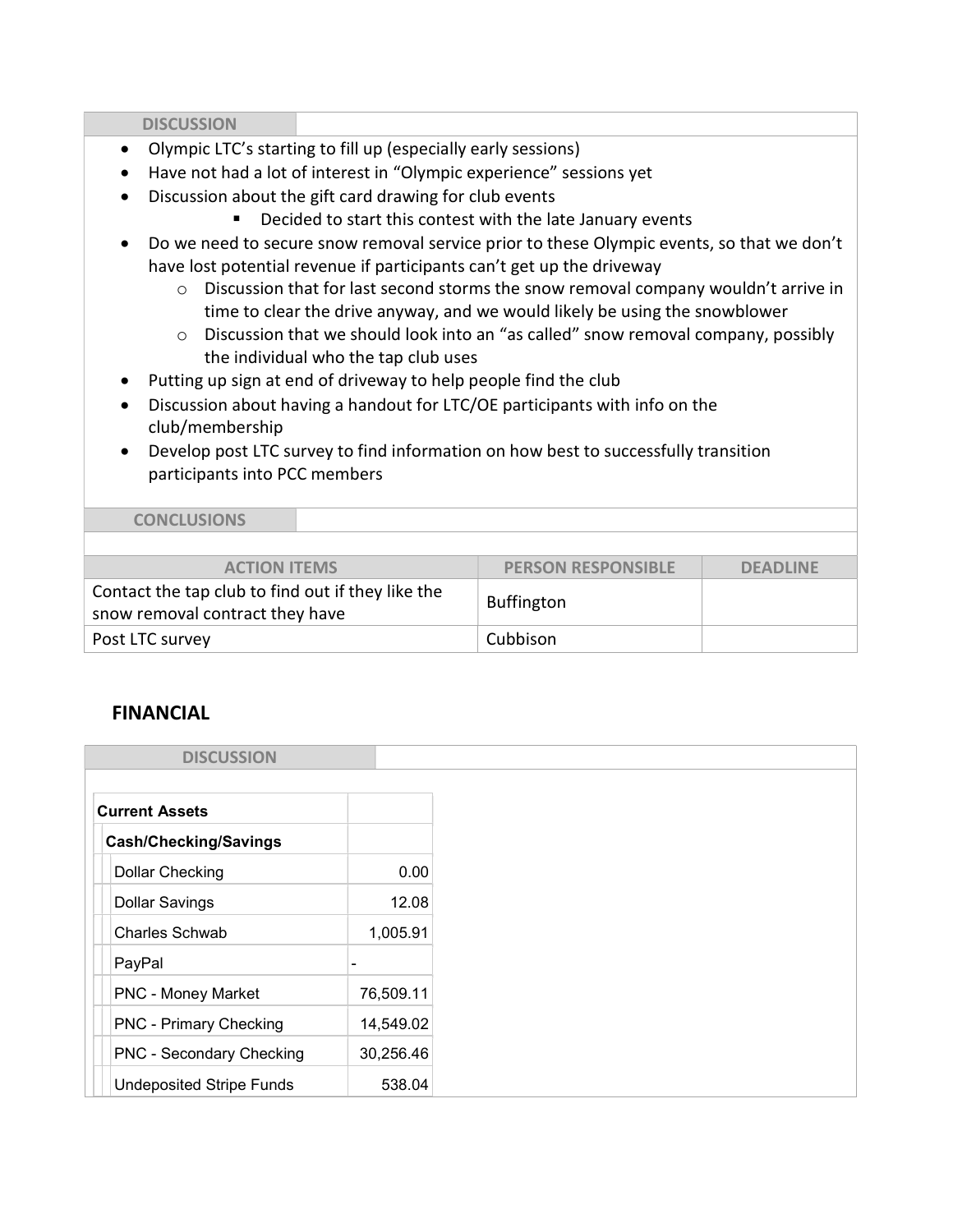| <b>Total Current Assets</b>            | 133,546.56 |
|----------------------------------------|------------|
| <b>Other Current/Restricted Assets</b> | 10,420.94  |
| 12100 · Prepaid Expense                | 10,420.94  |
| 122001 Giant Eagle Gift Cards          | \$ -       |
| <b>Other Current/Restricted Assets</b> |            |
| <b>Total Cash/Checking/Savings</b>     | 123,125.62 |
| <b>Undeposited Other Funds</b>         | 255.00     |
| Undeposited Wave Funds                 |            |

| <b>Current Liabilities</b>      |                                       |                  |                        |
|---------------------------------|---------------------------------------|------------------|------------------------|
| <b>Paid/Current Liabilities</b> |                                       |                  | <b>PAID/ SCHEDULED</b> |
|                                 | <b>GNCC Dues</b>                      | 1,410.00         | 12/15/2021             |
|                                 | <b>GNCC Insurance</b>                 | 546.00           | 12/15/2021             |
|                                 | Wm T Hutchinson Co PSP                | 375.00           | 12/31/2021             |
|                                 | Dollar Bank Loan                      | 8,296.71         | 12/31/2021             |
|                                 | <b>GNCC Legacy Loan</b>               | 1,347.65         | 12/31/2021             |
|                                 | Comcast                               | 144.68           | 1/4/2022               |
|                                 | Duquesne Light                        | 2,124.37         | 1/5/2022               |
|                                 | <b>West View Water</b>                | 29.70            | 1/9/2022               |
|                                 | <b>USWCA Dues</b>                     | 281.00           | 1/15/2022              |
|                                 | Columbia Gas                          | 453.88           | 1/19/2022              |
|                                 |                                       |                  |                        |
|                                 |                                       |                  |                        |
|                                 | <b>Total Paid/Current Liabilities</b> | 15,008.99        |                        |
|                                 | <b>Long-term Liabilities</b>          |                  |                        |
|                                 |                                       | <b>PRINCIPAL</b> | <b>CHANGE</b>          |
|                                 | <b>GNCC Legacy Trust Loan</b>         | 52,451.00        | $-$1,214.00$           |
|                                 | <b>Dollar Bank Construction Loan</b>  | 1,242,231.70     | $-3,737$               |
|                                 | Rose-Buffington Loan                  | 104,750.00       | 250                    |
|                                 | Hutchinson Loan                       | $30,750$ -       |                        |
|                                 | <b>Total Long-term Liabilities</b>    | \$1,430,183      |                        |
|                                 |                                       |                  |                        |

Income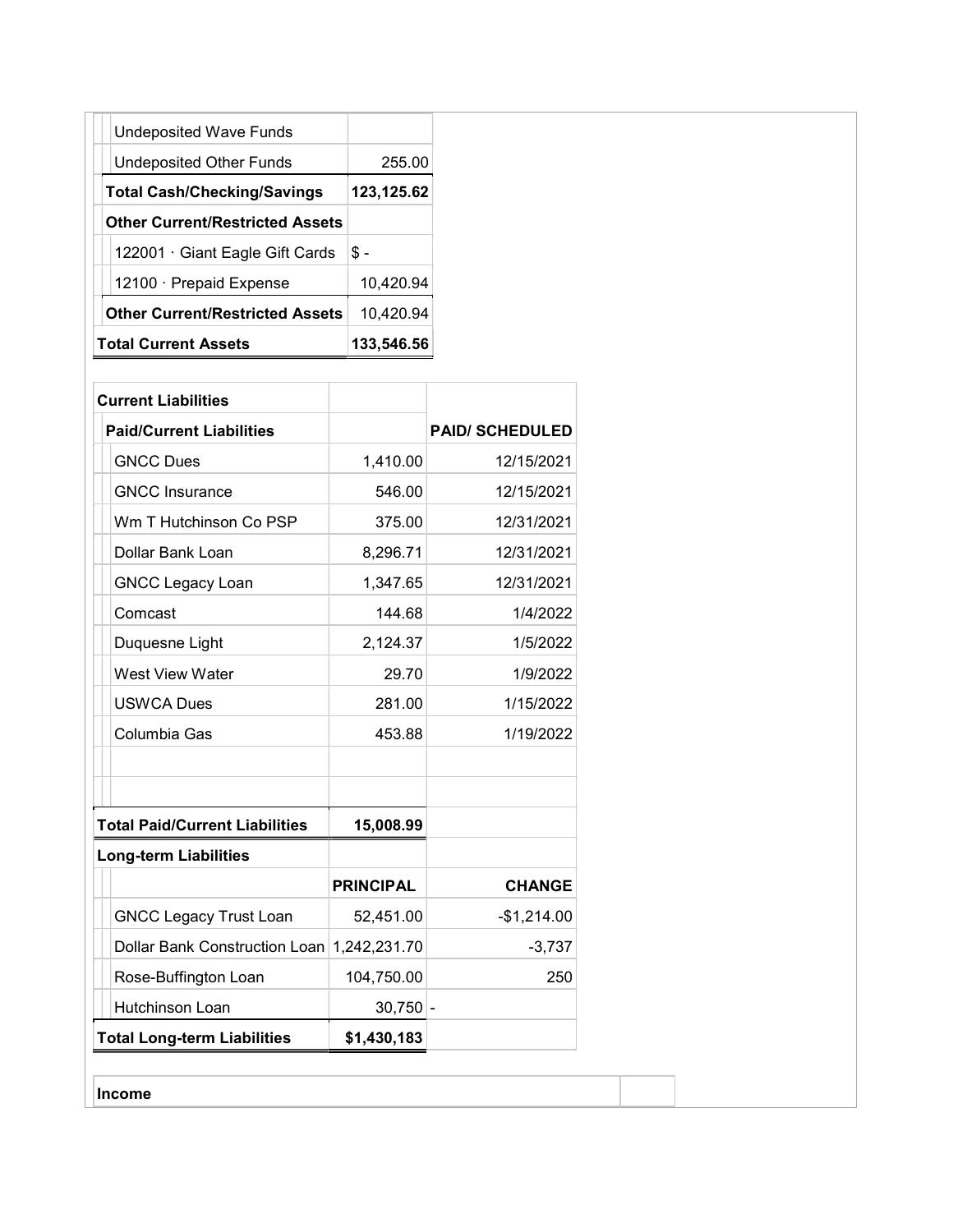| Direct Public Support              |        |
|------------------------------------|--------|
| Corporate Contributions            |        |
| <b>Individual Contributions</b>    | 100    |
| <b>Member Contributions</b>        | 1,505  |
| <b>Total Direct Public Support</b> | 1,605  |
| Other Types of Income              |        |
| Interest Income                    | 1      |
| <b>Total Other Types of Income</b> | 1      |
|                                    |        |
| <b>Total Member Dues</b>           | 950    |
|                                    |        |
| <b>Program Income</b>              |        |
| Sponsorships                       | 0      |
| League Fees                        |        |
| Member League Fees                 | 825    |
| Drop-in Curling                    | 50     |
| Instruction                        |        |
| Learn to Curl                      | 5,060  |
| <b>Group Curling Events</b>        | 3,390  |
| Competitions                       |        |
| <b>Bonspiel Entry Fees</b>         | 2,100  |
| <b>Retail Shop Sales</b>           |        |
| <b>Sales Tax Collected</b>         | 4      |
| Goods Sold                         | 475    |
| Giant Eagle Cards Sold             | 0      |
|                                    |        |
| <b>Total Program Income</b>        | 11,904 |
| <b>Total Income</b>                | 14,460 |
|                                    |        |
| <b>Debt Service</b>                |        |
| <b>WT Hutchinson PSP</b>           |        |
|                                    |        |
| <b>GNCC Legacy Trust Loan</b>      | 1,207  |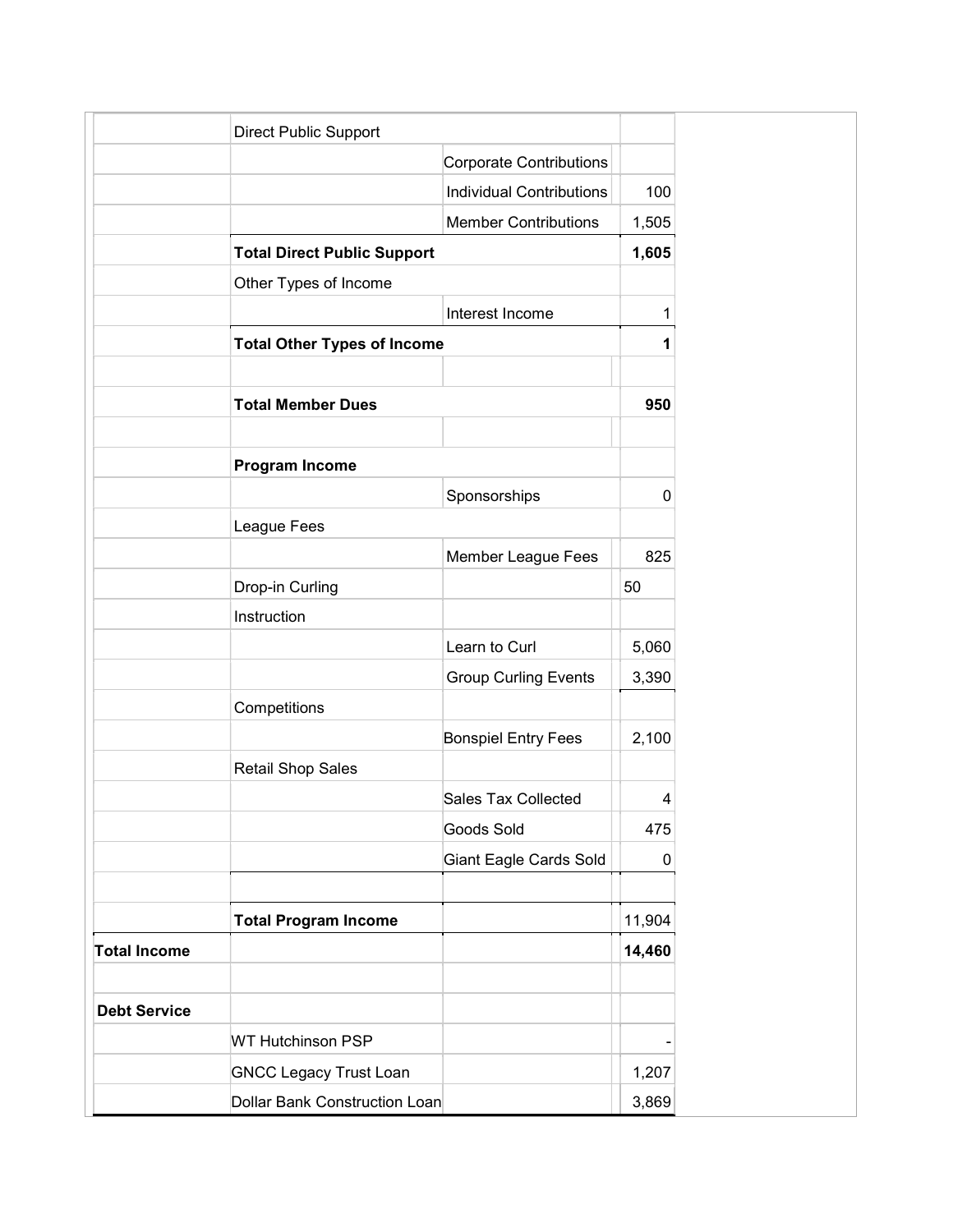| <b>Total Debt Service</b>             |                         |             |           |
|---------------------------------------|-------------------------|-------------|-----------|
|                                       |                         |             |           |
| <b>Expense</b>                        |                         |             |           |
| <b>Business Admin Expenses</b>        |                         |             |           |
|                                       | Insurance               | $\pmb{0}$   |           |
| <b>Total Business Admin Expenses</b>  |                         |             | 0         |
|                                       |                         |             |           |
| <b>Building and Equipment</b>         |                         |             |           |
|                                       | Equipment               |             |           |
|                                       | Insurance               | 1,269       |           |
|                                       | Interest                | 5,456       |           |
|                                       | Repairs & Maintenance - |             |           |
|                                       | Taxes & Fees            |             |           |
|                                       | <b>Utilities</b>        | 723         |           |
| <b>Total Building and Equipment</b>   |                         |             | 7,448     |
|                                       |                         |             |           |
| <b>Operations</b>                     |                         |             |           |
|                                       | <b>Event Expenses</b>   |             |           |
|                                       | Food & Food Supplies    | $\mathbf 0$ |           |
| <b>Total Event Expenses</b>           |                         |             | 0         |
| Advertising                           |                         |             | 0         |
| <b>Bank Fees</b>                      |                         |             | 0         |
| <b>Charge Processing</b>              |                         |             |           |
|                                       | Square Fees             | 10          |           |
|                                       | <b>Stripe Fees</b>      | 389         |           |
| <b>Total Banking &amp; Processing</b> |                         |             | 399       |
| Curling & Ice Costs                   |                         |             |           |
|                                       |                         |             |           |
| Equipment                             |                         |             | $\pmb{0}$ |
| Membership Costs                      |                         |             |           |
|                                       | <b>Association Dues</b> | 1,691       |           |
|                                       | Insurance - Member      | 546         |           |
| <b>Total Membership Costs</b>         |                         |             | 2,237     |
| Supplies                              |                         |             | $\pmb{0}$ |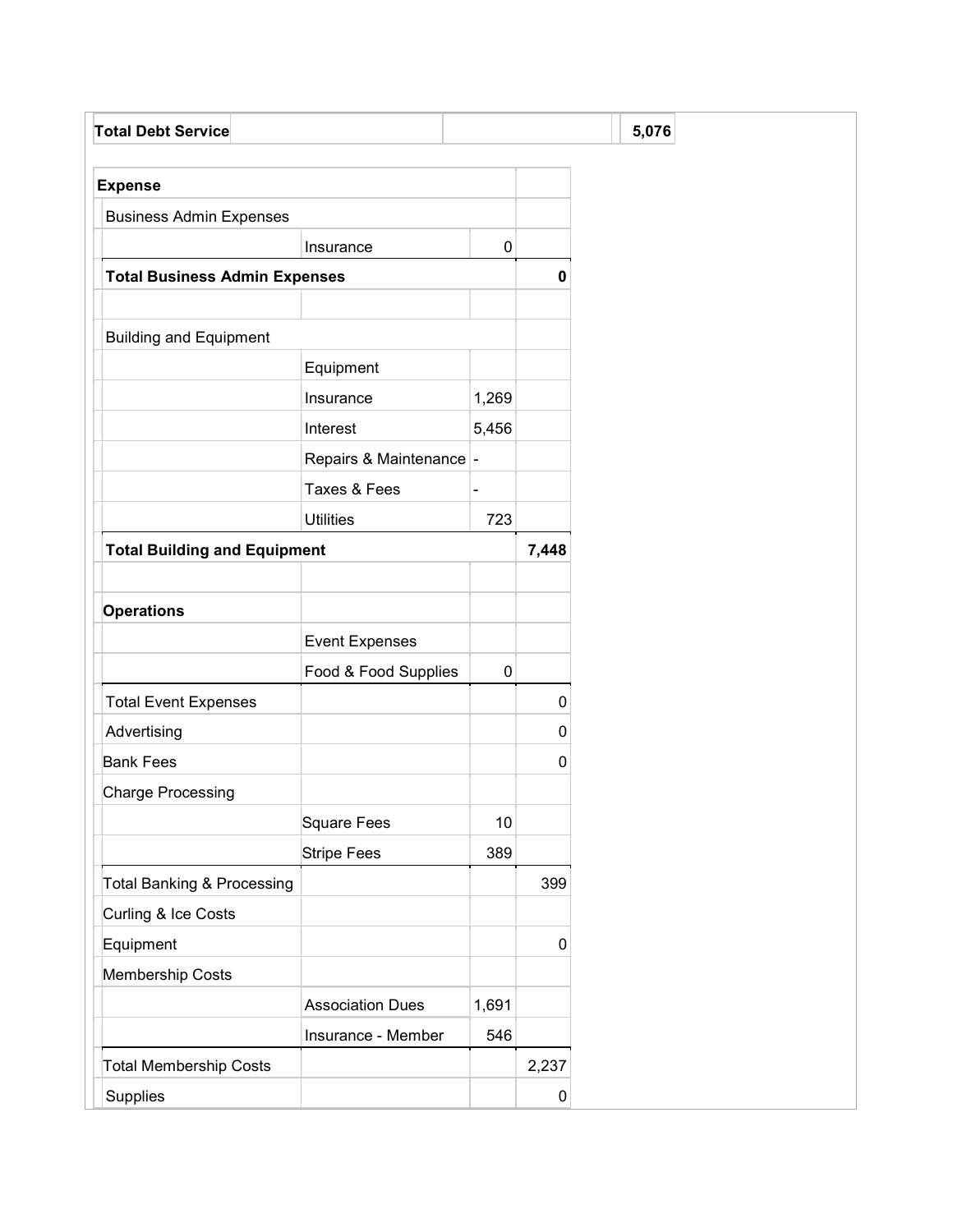| <b>Retail Shop Expenses</b>       |                       |  |  |  |
|-----------------------------------|-----------------------|--|--|--|
|                                   | <b>Inventory COGS</b> |  |  |  |
| <b>Total Retail Shop Expenses</b> |                       |  |  |  |
| <b>Total Operations</b>           |                       |  |  |  |
| <b>Total Expense</b>              |                       |  |  |  |
| <b>Net Income</b>                 |                       |  |  |  |

- Does not include City paper invoice, or two additional property tax add on payments which will be on next month's statement
- Earned over 8k in LTC's during this timeframe
	- o Have had success in advancing LTC members to beginner memberships
- Donately:
	- Total: \$2,166
	- $YTD: $25,389$
	- Erin has another \$50 from gift card purchase that she needs to turn in
- Undeposited funds: \$445.10
- Currently restocking logo shop t-shirt supply
- Rochester has been asking us if their donation check has arrived, we have not seen anything arrive
- New Twp and school district assessment numbers have come in, these bills have increased by \$42,700 from last year
	- o Expect that our total property taxes will be about \$53,000/year

| <b>CONCLUSIONS</b>  |                           |                 |
|---------------------|---------------------------|-----------------|
|                     |                           |                 |
| <b>ACTION ITEMS</b> | <b>PERSON RESPONSIBLE</b> | <b>DEADLINE</b> |
|                     |                           |                 |
|                     |                           |                 |

# **EVENTS**

| <b>DISCUSSION</b>         |                |                                                                                                                                   |
|---------------------------|----------------|-----------------------------------------------------------------------------------------------------------------------------------|
| <b>Dykes</b><br>$\bullet$ |                |                                                                                                                                   |
| $\circ$                   |                | 37 teams currently registered                                                                                                     |
| $\bigcirc$                |                | Discussion that we should continue to monitor the covid curves to determine<br>possible changes to our policy for the event       |
| $\circ$                   |                | GNCC needs to send us trophies/pins                                                                                               |
| $\circ$                   |                | Special event liquor license                                                                                                      |
|                           | $\blacksquare$ | All purchases of wine/liquor must be made at PA fine wine and liquor, beer<br>must be bought at distributor who pays PA sales tax |